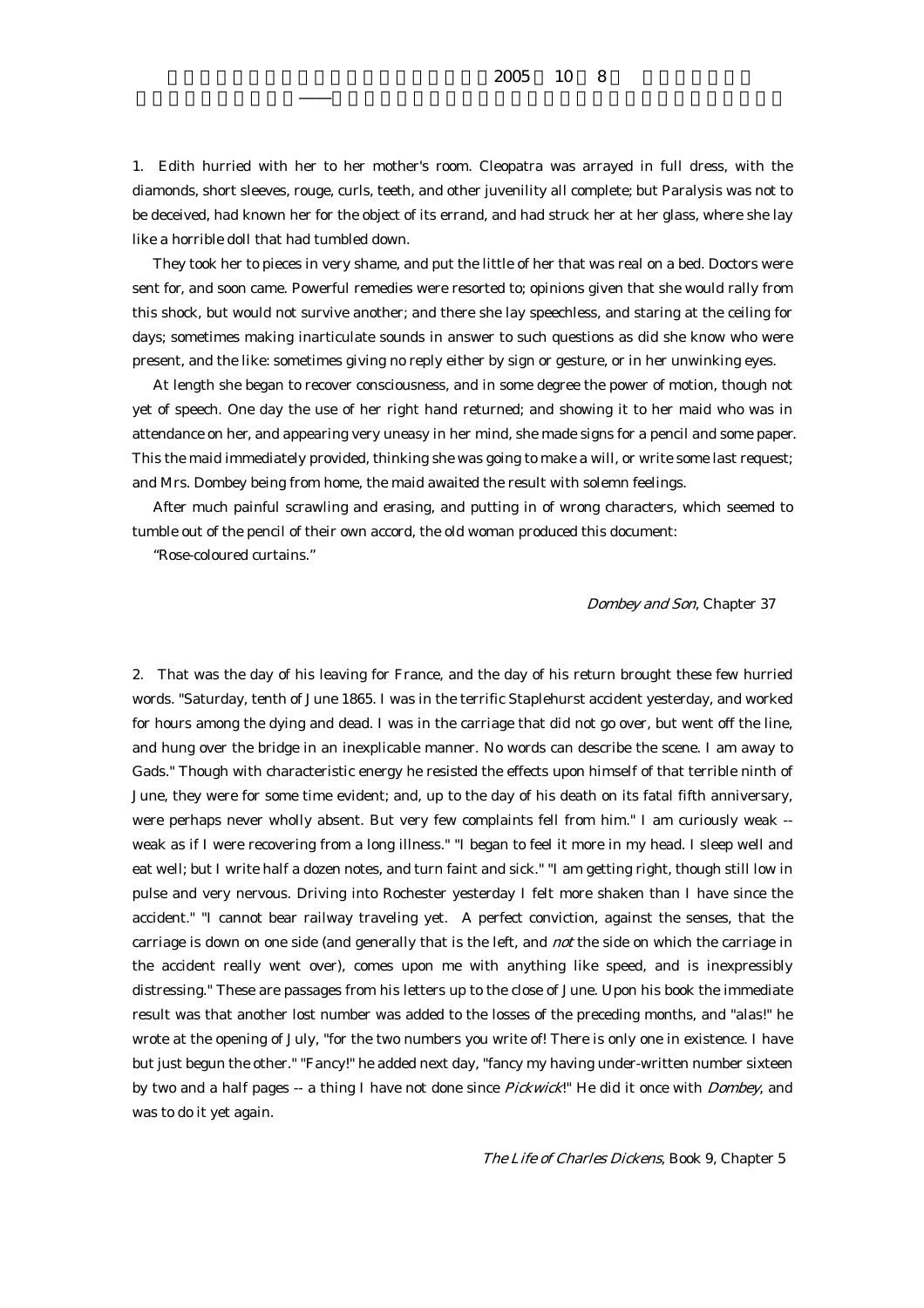$2005$  10 8

3. ". . . I have so severe a pain in the ball of my left eye that it makes it hard for me to do anything after 100 miles shaking since breakfast. My cold is no better, nor my hand either." It was his left eye, it will be noted, as it was his left foot and hand; the irritability or faintness of heart was also of course on the left side; and it was on the same left side he felt most of the effect of the railway accident.

> (quoted from a letter to John Forster dated on 14 April 1866) The Life of Charles Dickens, Book 8, Chapter 6

4. Gad's Hill Place, Higham by Rochester, Kent Tuesday, Thirteenth June, 1865

My dear Mitton, ---I should have written to you yesterday or the day before, if I had been quite up to writing.

 I was in the only carriage that did not go over into the stream. It was caught upon the turn by some of the ruin of the bridge, and hung suspended and balanced in an apparently impossible manner. Two ladies were my fellow-passengers, an old one and a young one. This is exactly what passed. You may judge from it the precise length of the suspense: suddenly we were off the rail, and beating the ground as the car of a half-emptied balloon might. The old lady cried out, "My God!" and the young one screamed. I caught hold of them both (the old lady sat opposite and the young one on my left), and said: "We can't help ourselves, but we can be quiet and composed. Pray don't cry out." The old lady immediately answered: "Thank you. Rely upon me. Upon my soul I will be quiet." We were then all tilted down together in a corner of the carriage, and stopped. I said to them thereupon: "You may be sure nothing worse can happen. Our danger *must* be over. Will you remain here without stirring, while I get out of the window?" They both answered quite collectedly, "Yes," and I got out without the least notion what had happened. Fortunately I got out with great caution and stood upon the step. Looking down I saw the bridge gone, and nothing below me but the line of rail. . . .

Selected Letters of Charles Dickens

[References]

Collins, Philip ed., Charles Dickens: The Public Readings (Oxford: OUP, 1975)

Dexter, Walter ed., *Dickens to His Oldest Friend* (London: Putnum, 1932)

Dolby, George, Charles Dickens as I knew Him (London: T Fisher Unwin, 1887)

Forster, John, The Life of Charles Dickens (London: J. M. Dent, 1969) 2 vols

Johnson, Edgar, Letters from Charles Dickens to Angela Burdett-Coutts (London: Jonathan Cape, 1953)

Kaplan, Fred, Dickens and Mesmerism (New Jersey: Princeton U.P., 1975)

Paroissien, David ed., Selected Letters of Charles Dickens (Houndmills: Macmillan, 1985)

Slater, Michael et al., The Dickens Index (Oxford: OUP, 1988)

Springer, Sally P. and Georg Deutsch, Left Brain, Right Brain (New York: W. H .Freeman, 1981)

Steig, Michael, Dickens and Phiz (Bloomington: Indiana U.P., 1978)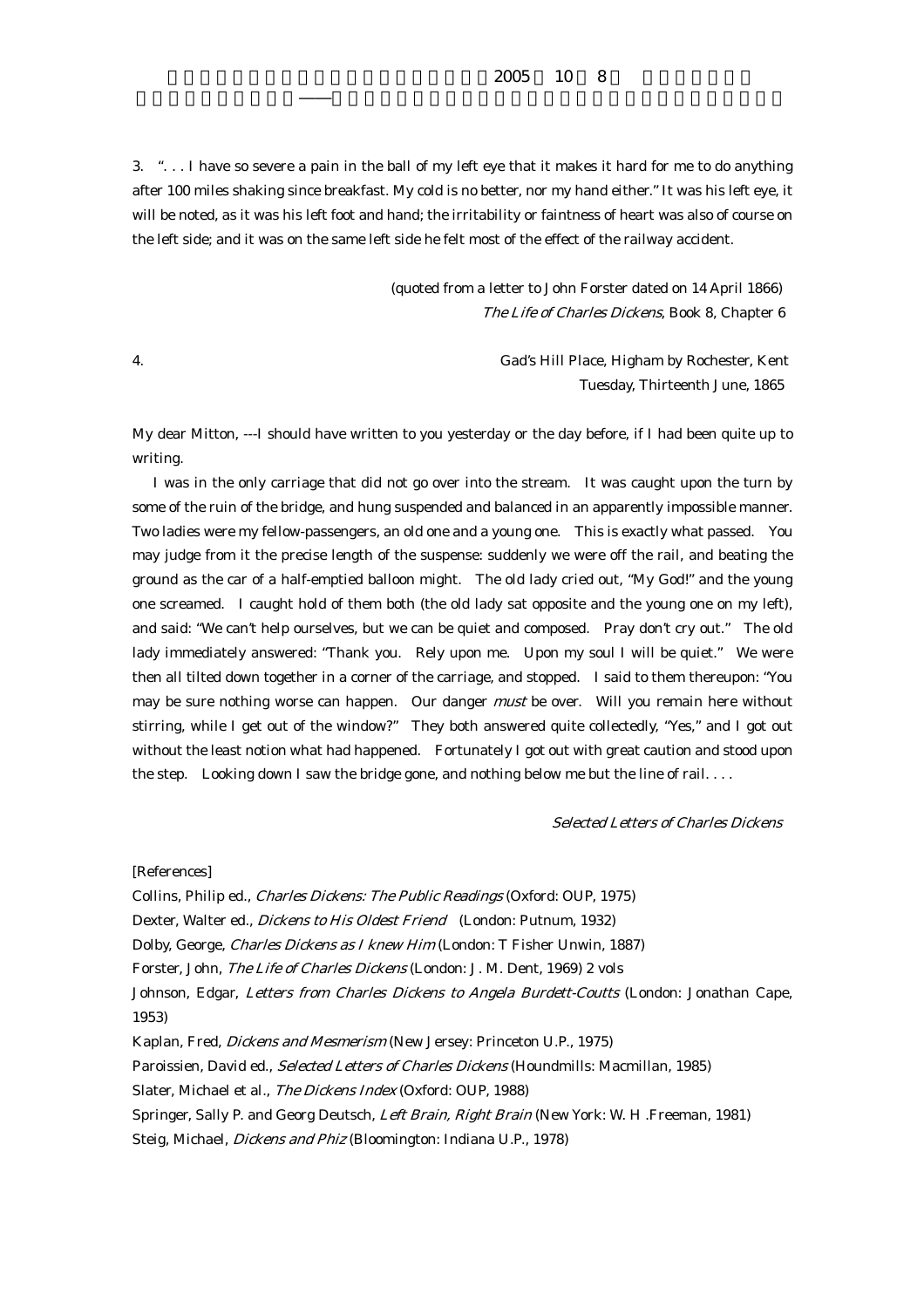Cerebellum



 $1.1$  . Motor control and sensory pathways between the brain and the rest of the body are almost completely crossed. Each band is served primarily by the cerebral humisphere on the opposite side.



2.2 Visual pathways to the hemispheres. When fixating a point, each eye sees both visual fields but sends information about the right visual field only to the left hemisphere and information about the left visual field on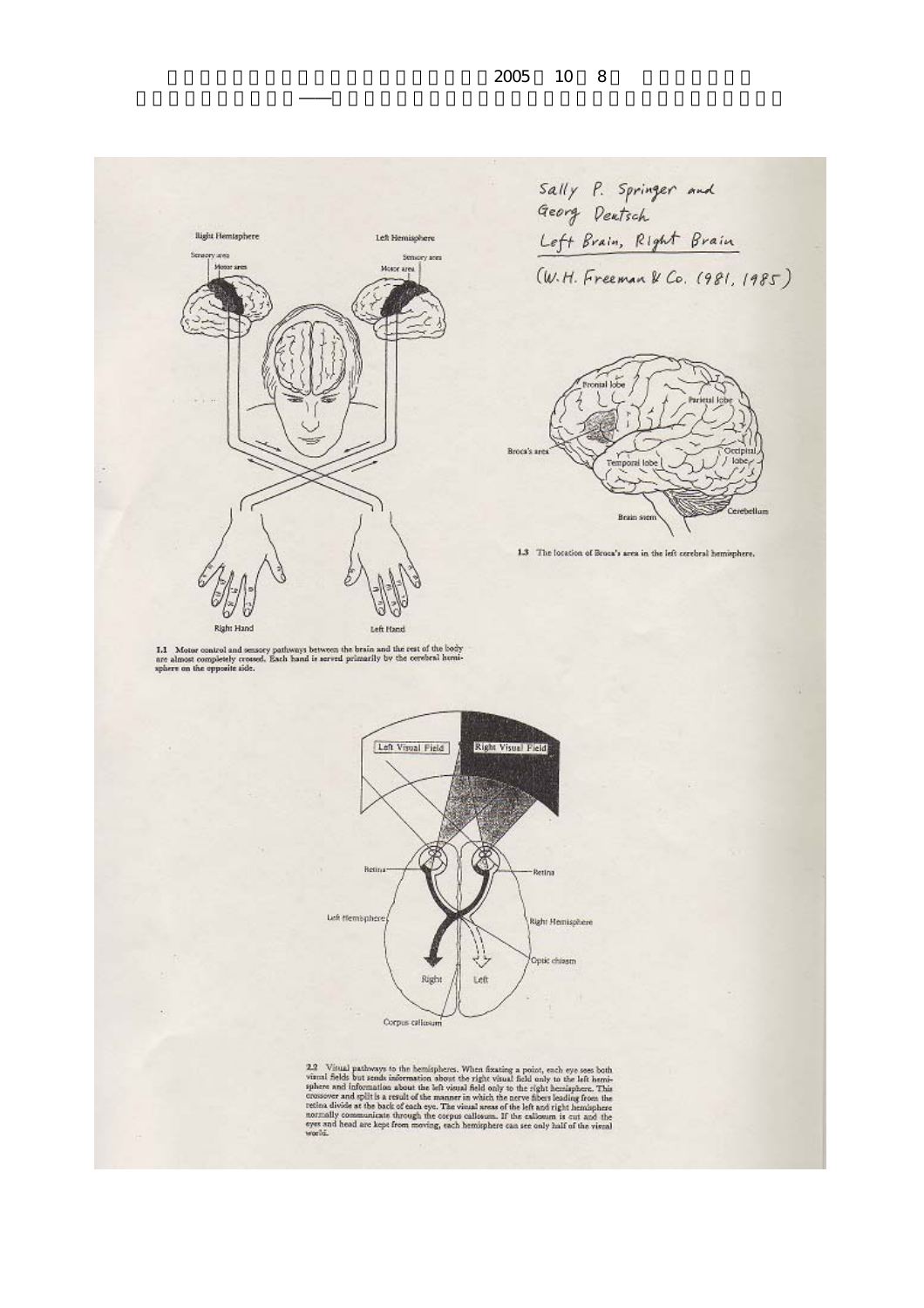# **Literature and medicine**

# Charles Dickens: a neglected diagnosis

*I C McManus* 

The novelist Charles Dickens died of a stroke on June 9, 1870, aged 58 years. He was ill for the last 5 years of his life, although no diagnosis has yet accounted for his varied symptoms. Here, I propose that Dickens had a right parietal or parietal-temporal disorder.

## Dickens' symptoms

My hypothesis originates from an unusual and highly specific symptom. In 1868, while walking to the house of his friend and future biographer John Forster, Dickens noticed that "he could read only the halves of the letters of the shop doors that were on his right as he looked".<sup>1,2</sup> He had the same problem again on March 21, 1870, as described by Forster:

"He told us that as he came along, walking up the length of Oxford-street, the same incident had recurred as on the day of a former dinner with us, and he had not been able to read, all the way, more than the right-hand half of the names over the shops."

Dickens' friends were amazed at the peculiarity of the symptom and by Dickens' explanation of it.<sup>3</sup> These quotes seem to describe a form of spatial neglect,<sup>4</sup> probably neglect dyslexia,<sup>5</sup> and if this diagnosis is correct, they would constitute the first published description of the syndrome; Forster's biography of Dickens<sup>1</sup> pre-dates Hughling Jackson's brief and somewhat unclear account of spatial neglect.<sup>6,7</sup>

As in most people who are right-handed (figure  $1$ ),<sup>8</sup> Dickens' disorder was left-sided, which suggests right parietal lobe damage, $2$  although data also implicate the superior temporal lobe.<sup>9</sup> Some of Dickens' other symptoms might also have resulted from parietal disease, which often presents in varied and unusual ways.<sup>10</sup>

Dickens' spatial neglect is unusual only because he recognised it as a problem, which does however occur.<sup>11</sup> The film director, Federico Fellini, for instance had insight into his own spatial neglect.<sup>12</sup> Most patients with spatial neglect are, however, aware of visual segmentation<sup>13</sup>-ie, they know the length of words and they are able to recognise that what they see is not the entire word.<sup>5,14</sup> Dickens noticed his problem most when reading proper names, perhaps because of the presence of contextual cues. To give modern examples, one could well realise something is wrong if a shop one passes regularly and which still has the same location, logos, and colour

*Lancet* 2001; 358: 2158–61

Department of Psychology, University College London, Gower Street, London WC1E 6BT, UK (Prof I C McManus FRCP) (e-mail: i.mcmanus@ucl.ac.uk)

Rights were not granted to include this image in electronic media. Please refer to the printed journal.

Figure 1: Dickens at his writing desk at Gad's Hill Place in about 1858

schemes, is now seemingly called Bloomsbury's rather than Sainsbury's, or Piebald's rather than McDonald's. A prediction is that insight might be more frequent in neglect patients who are misreading proper names in context.

#### Onset of symptoms

Dickens had problems with his right cerebral hemisphere. This problem became evident on April 18, 1869, in the middle of a gruelling—albeit lucrative—tour of public readings. After feeling ill he wrote to his doctor, Frank Beard, who rushed to Dickens, cancelled the tour, and brought him back to London, to be seen the next day by Sir Thomas Watson, who wrote:

"After unusual irritability, [Dickens] found himself, last Saturday or Sunday, giddy, with a tendency to go backwards, and to turn round . . . He had some odd feeling of insecurity about his left leg, as if there was something unnatural about his heel; but he could lift, and did not drag,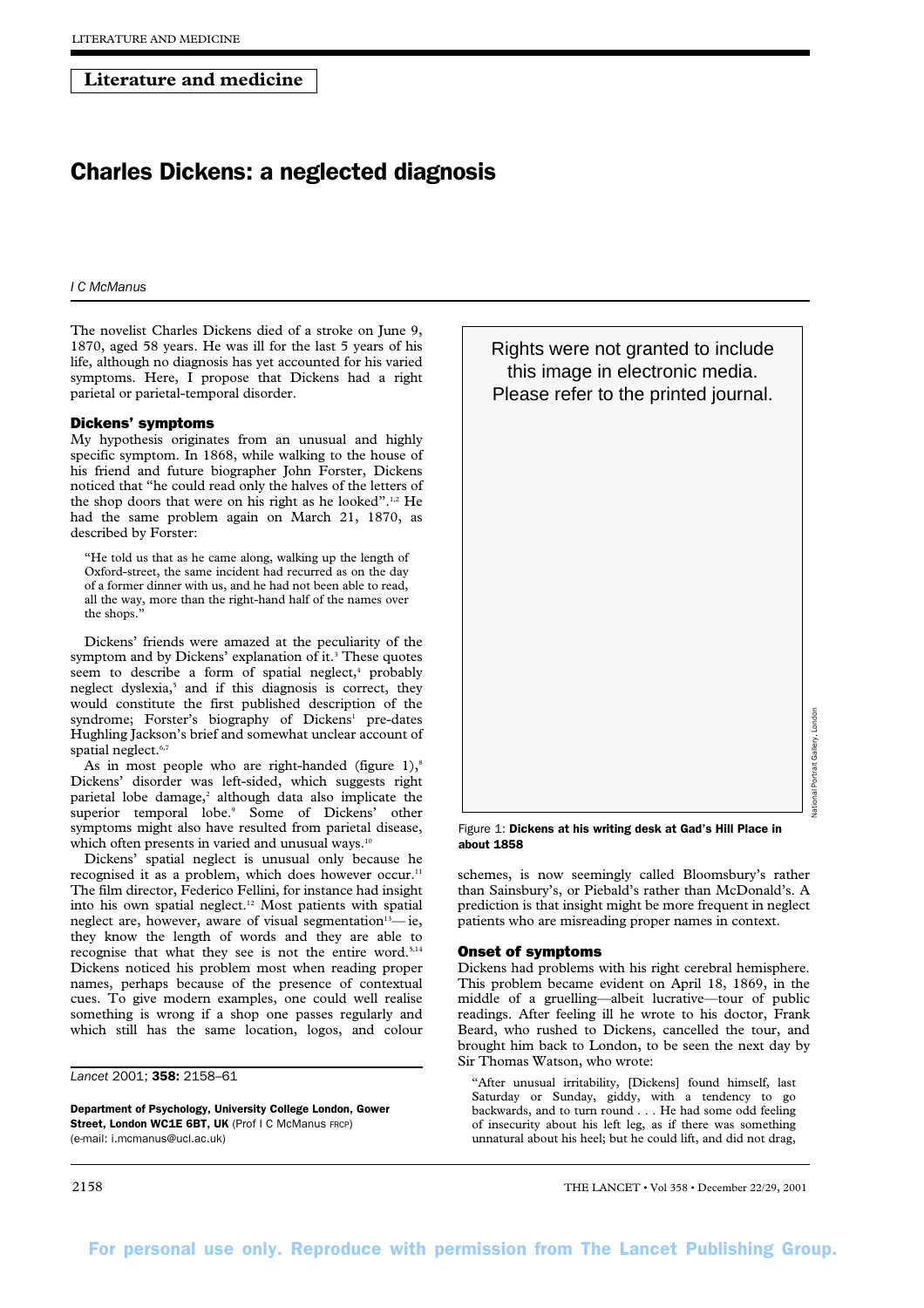his leg. Also he spoke of some strangeness of his left hand and arm; missed the spot on which he wished to lay that hand, unless he carefully looked at it; felt an unreadiness to lift his hands towards his head, especially his left hand—when for instance, he was brushing his hair."

Watson concluded that Dickens "had been on the brink of an attack of paralysis of his left side, and possibly of apoplexy". These fears were confirmed the next year when, at dinner, Dickens stood and collapsed to his left. Apoplexy was diagnosed, and Dickens died the next evening without having regained consciousness. No necropsy took place.

### History of Dickens' illness

Dickens had had signs of heart disease, perhaps precipitated by renal disease,<sup>15</sup> for several years, and in 1866 he was prescribed iron, quinine, and digitalis. Watson also noted signs of cardiac enlargement. The most confusing aspect of Dickens' medical history was described by Forster as "that formidable illness in his [left] foot . . . [which] baffled experienced physicians".

Dickens attributed his symptoms to frost-bite, which he first noticed in February, 1865.

"I got frost-bitten by walking continually in the snow, and getting wet in the feet daily. My boots hardened and softened, hardened and softened, my left foot swelled, and I still forced the boot on; sat in it to write, half the day; walked in it through the snow, the other half; forced the boot on again the next morning; sat and walked again; and being accustomed to all sorts of changes in my feet, took no heed. At length, going out as usual, I fell lame on the walk, and had to limp home dead lame, through the snow, for the last three miles<sup>3</sup>

A month later, Dickens wrote to Frank Beard:

"This confounded foot [is] as bad as ever again. I suffered tortures all last night, and never closed my eyes. We are now at work at the Poppy[-head] fomentations again."16

By April 22, 1865, Dickens' foot seemed to have healed, though in September, the symptoms returned; Dickens could not bear the foot to be touched, sat with it up, and had a special extra large boot made. Further painful episodes happened in January, 1866, after which the problem subsided until Aug 2, 1867, when the foot seems again to have swelled.

"I cannot get a boot on . . . [I was] on the sofa all last night in tortures. I cannot bear to have the fomentations taken off for a moment."<sup>1</sup>

Dickens was still lame on Sept 11, 1867, and could not wear shoes. Recurrences continued throughout his life: in early 1868; in February and April, 1869; at Christmas, 1869; and finally in May, 1870, when he was so lame that he could not even go up stairs to meet the Prince of Wales and the King of Belgium.17

Apart from exquisite pain, the foot was also "very tender . . . as though . . . in hot water", and showed "extreme sensitiveness [so that he was unable] to put any covering upon it". Although sometimes taking opiates (laudanum), Dickens' problem was mostly treated with hot poultices and fomentations. "I have had the poultices constantly changed, hot and hot, day and night", but the foot still remained "a mere bag of pain" despite having been "viciously bubbled and blistered . . . in all directions".

Dickens' pain was never properly diagnosed, and he died believing that his illness was localised to his foot, an idea backed up when Sir Henry Thompson suggested that his pain "originates in the action of the shoe, in walking, on an enlargement in the nature of a bunion". Gout was suggested as a diagnosis, but Dickens denied this

possibility. While in Edinburgh, Dickens consulted James Syme, who disputed Thompson's opinion of gout. Instead, he said the pain originated from the cold, and affected the nerves and muscles. However, other authors,<sup>18</sup> Forster, and Edmund Yates, thought Dickens' pain was gout.

"There is no one now, I suppose, who does not recognise that this pain in the foot and lameness were gouty expressions of internal disorder."3

Gout, however, was a common Victorian diagnosis.<sup>19</sup> Dickens also reported other paroxysmal pains: in 1866 he reported severe pain in his left eye. Forster emphasised the side of the problems:

"It was his left eye, it will be noted, as it was his left foot and hand."

In December, 1869, Dickens' left hand was sporadically painful, by Jan 23, 1870, he had to wear a sling, and throughout February, 1870, his hand was constantly painful.<sup>17</sup>

#### Railway accident

On June 9, 1865, Dickens was present at the Staplehurst railway disaster. Ten passengers were killed and 40 were injured (figure 2).<sup>16</sup> Although some people have suggested Dickens' health deteriorated after this incident, $2$  the painful left foot and other symptoms pre-date the accident. Nevertheless Dickens did have post-traumatic flashbacks as his daughter Mamie recalls in her book:

"My father suddenly clutched the arms of the railway carriage seat, while his face grew ashy pale, and great drops of perspiration stood upon his forehead, and though he tried hard to master the dread, it was so strong that we had to leave the train at the next station."20

Dickens also acknowledged his fear:

"I cannot bear railway travelling yet. A perfect conviction, against the sense, that the carriage is down on one side (and generally that is the left, and not the side on which the carriage in the accident really went over) comes upon me with anything like speed, and is inexpressibly distressing.'

#### Dickens' denial

Despite an interest in medicine—Dickens was apparently a regular reader of *The Lancet*, <sup>21</sup> and his novels often described medical conditions<sup>22-25</sup>—and despite repeated, unpleasant indications of serious disease, Dickens denied his symptoms. On Sept 2, 1867, he wrote to *The Times* denying rumours of illness, and the next day wrote to a friend:

"I never was better in my life – doubt if any body ever was or can be better – and have not had anything the matter with me but that squeezed foot, which was an affair of a few days [*sic*]".16

Dickens' friends, such as Yates,<sup>3</sup> could not understand his attitude:

"Never did [a] man wishing to deceive himself carry out his object so thoroughly as Dickens . . . What would he have thought, what would he have said, of any other man who could only read half the letters of the names over the shopdoors, who 'found himself extremely giddy and extremely uncertain of the sense of touch, both in the left leg and the left hand and arm', and who ascribed those symptoms 'to the effect of medicine'? With what caustic touches would he have described a man who, suffering under all those symptoms, and under many others equally significant, harassed, worn out, yet travels and reads and works until he falls dead on the roadside!"

THE LANCET • Vol 358 • December 22/29, 2001 2159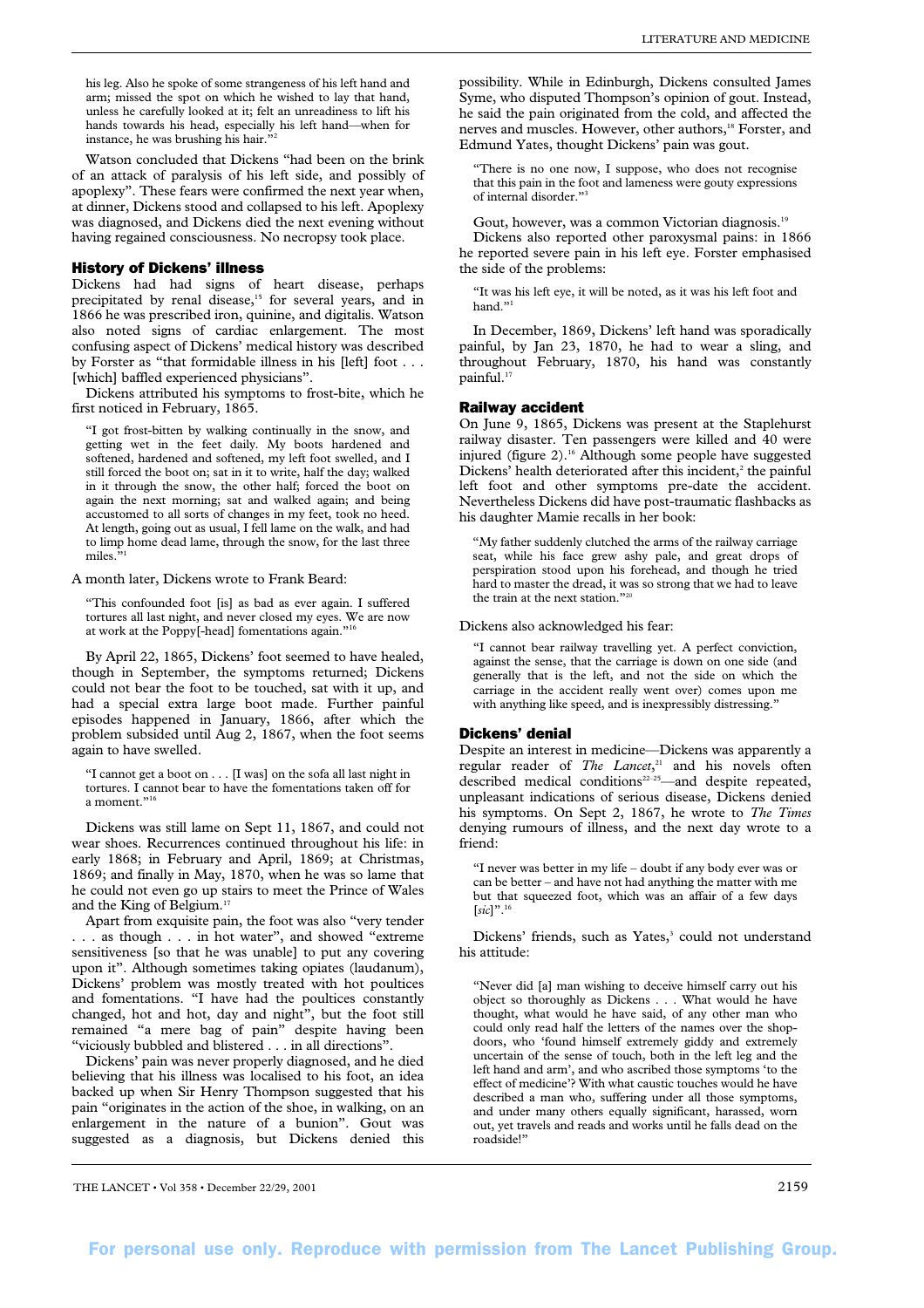## Effect on Dickens' work

Dickens' last complete novel was published in 1865. The first monthly instalment of *Our Mutual Friend,* which Dickens started writing in 1863, was published in May, 1864. Dickens had part of the manuscript with him in the railway accident, and had to go back to the carriage for it. After the accident, Dickens' previously prolific and effortless writing ceased:

"Although I have not been wanting in industry, I have been wanting in invention . . ."

By August, 1865, Dickens was in what he called "agonies" after finishing his book, and was embarrassed to find he had "underwritten number sixteen by two and a half pages, a thing I have not done since *Pickwick*!".

Contemporary critical acclaim for the book was muted, and Dickens started to concentrate more on his public readings than on writing; *The Mystery of Edwin Drood*, which Dickens began writing in 1869, remains unfinished. No satisfactory resolution of the book's plot has ever been established, and Sir Angus Wilson has suggested that Dickens:

". . . altered the plot and found himself hopelessly entangled in a maze of which he could not find the issue."

#### Analysis of symptoms

Dickens had a confusing mixture of symptoms, which mostly affected his left side, and which coincided with a decline in his literary productivity. Most striking of symptoms was his inability to see the left half of words, a symptom almost pathognomic of right parietal damage, and which had not then been described in neurology. Dickens' unwillingness to move his left hand might also suggest motor neglect.<sup>27</sup> Could Dickens' other symptoms also be due to right parietal disorder?

The foot pain could well have been central in origin. Although usually regarded as thalamic (Dejerine-Roussy syndrome), about half of patients with central post-stroke pain have a non-thalamic lesion, which is often supratentorial.<sup>28</sup> Cortical pain usually arises after parietal lobe lesions,<sup>29,30</sup> so-called pseudothalamic syndrome, and most patients have right hemispheric lesions and left-sided pain.<sup>3</sup>

Pain perception is associated with the right hemisphere,<sup>31</sup> and thalamic pain arises more often with right-sided damage.32 Central pain can also be associated with changes in skin temperature, trophic skin changes, and oedema in the affected limb.<sup>28</sup> Parietal lobe pain is often restricted to the face, hand, lower leg, or foot,<sup>30</sup> sometimes of a paroxysmal quality, with a Jacksonian-like march.<sup>33</sup> In Dickens' case, there is a suggestion of hypoalgesia (the hot poultices causing tissue damage) and of allodynia or hyperpathia (light touch being unbearable), which are both symptoms that arise in parietal damage.<sup>29,33</sup> The pain has been described by others as burning, gnawing, and electric, rather like Dickens' description of a pain like hot water.

Dickens' apparent indifference to his problems might be due to anosognosia, a frequent occurrence in right hemisphere damage,<sup>34,35</sup> particularly parietal lesions.<sup>36</sup> Anosognosia arises as a result of temporary cortical dysfunction, as in Wada testing, when it affects the left side of the body in particular.<sup>37</sup>

Dickens' feeling of railway carriages falling to the left could be due to vestibular symptoms of cortical origin.

Patients with spatial neglect and anosognosia respond favourably to cold caloric stimulation;<sup>38</sup> right parietal damage results in absence of normal feelings of selfmotion;<sup>38</sup> parietal lobe afferents and efferents go to the vestibular system;39,40 vestibular stimulation activates a part of the cortex adjacent to the parietal cortex damaged in spatial neglect; vertiginous seizures occur in temporoparietal epilepsy;<sup>41</sup> and stimulation of parietal cortex can make patients feel as though they are rolling off the operating table.

# Rights were not granted to include this image in electronic media. Please refer to the printed journal.

Figure 2: Charles Dickens helps people at the Staplehurst railway accident

#### Conclusion

For the last 5 years of his life, Charles Dickens had a range of symptoms, mostly affecting his left side, including hemispatial neglect for words, paroxysmal pains, hyperpathia or allodynia and hypoalgesia in the left foot, and a feeling of the world falling to the left. He also seemed to be unaware of the seriousness of his symptoms, which suggests some form of anosognosia. Dickens was known to have had a definite attack of right-sided cerebral insufficiency, and he died of apoplexy affecting the right side of the brain. Dickens' left-sided symptoms thus could suggest damage to the right temporoparietal area.

I thank Prof John Marshall, Prof Ian Robertson, and Prof Lauren Harris for their careful comments on a draft manuscript, and Diane Cheung for provision of an obscure reference.

## References

- 1 Forster J. The life of Charles Dickens. London: Chapman and Hall, 1872.
- 2 Forster J. The life of Charles Dickens, edited by J W T Ley. London: Cecil Palmer, 1928.
- Yates E. Fifty years of London life: memoirs of a man of the world. New York: Harper and Brothers, 1885.
- 4 Parkin AJ. Explorations in cognitive neuropsychology. Hove: Psychology Press, 1996.
- 5 Ellis AW, Young AW, Flude BM. Neglect and visual language. In: Robertson IH, Marshall JC, eds. Unilateral neglect: clinical and experimental studies. Hove: Lawrence Erlbaum Associates, 1993: 233–55.
- 6 Jackson JH. Case of large cerebral tumour without optic neuritis and with left hemiplegia and imperception. *R Ophthalmol Hosp Rep* 1876; **8:** 434–44.

2160 THE LANCET • Vol 358 • December 22/29, 2001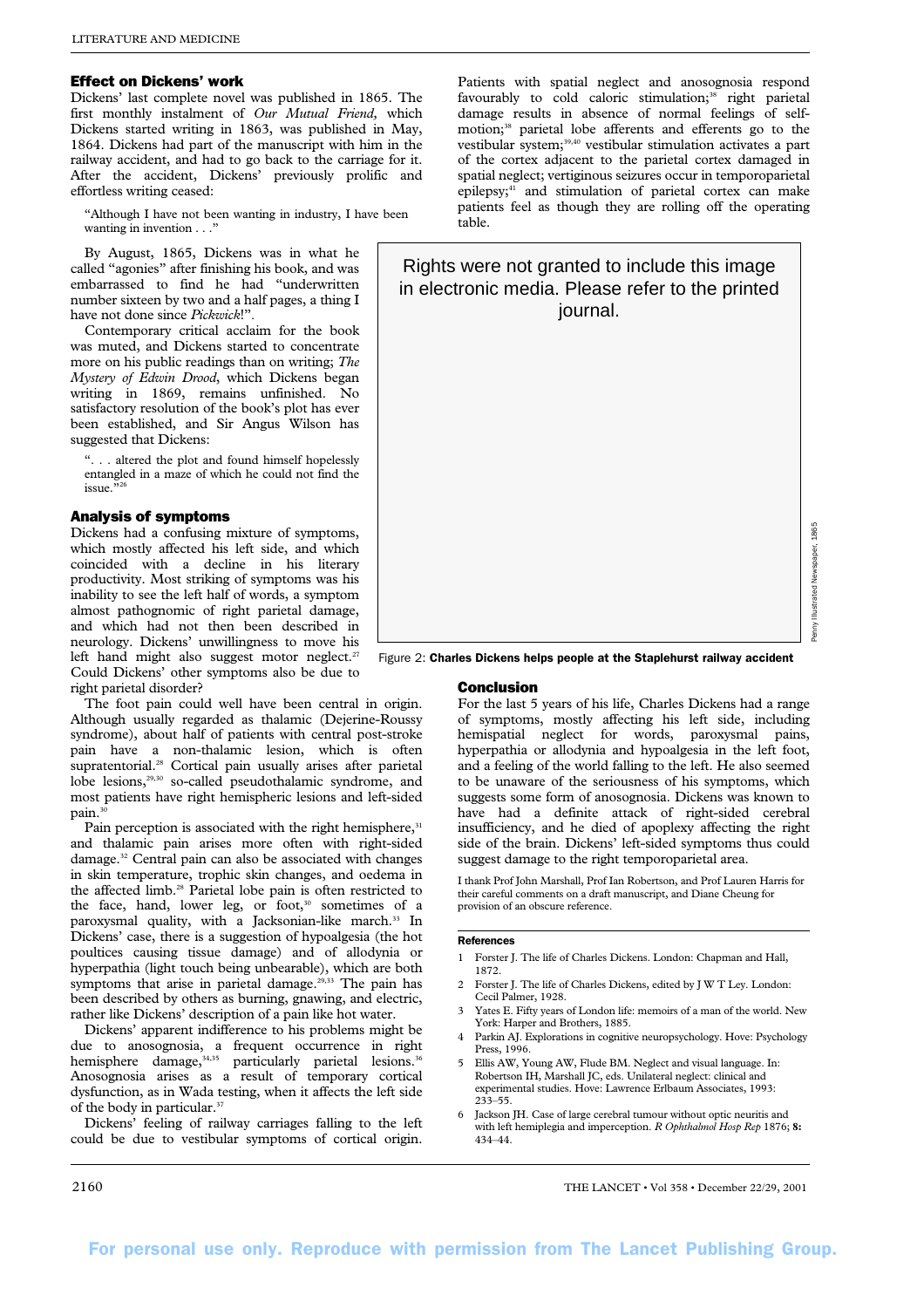- 7 Halligan PW, Marshall JC. The history and clinical presentation of neglect. In: Robertson IH, Marshall JC, eds. Unilateral neglect: clinical and experimental studies. Hove: Lawrence Erlbaum Associates, 1993: 3–25.
- Wright T. The life of Charles Dickens. London: Herbert Jenkins, 1935.
- Karnath H-O, Ferber S, Himmelbach M. Spatial awareness is a function of the temporal not the posterior parietal lobe. *Nature* 2001; **411:** 950–53.
- 10 Critchley M. The parietal lobes. London: Edward Arnold, 1953.
- 11 Marshall JC, Halligan PW. Blindsight and insight in visuo-spatial neglect. *Nature* 1988; **336:** 766–67.
- 12 Cantagallo A, Della Sala S. Preserved insight in an artist with extrapersonal spatial neglect. *Cortex* 1998; **34:** 163–89.
- 13 Driver J, Mattingley JB. Parietal neglect and visual awareness. *Nat Neurosci* 1998; **1:** 17–22.
- 14 McCarthy RA, Warrington EK. Cognitive neuropsychology: a clinical introduction. San Diego: Academic Press, 1990.
- 15 Bowen WH. Charles Dickens and his family. Cambridge: W Heffer and Sons, 1956.
- 16 Storey G. The letters of Charles Dickens, vol 11, 1865–67. Oxford: Clarendon Press, 1999.
- 17 Johnson E. Charles Dickens: his tragedy and triumph. London: Victor Gollancz, 1953.
- 18 Doggart J. Dickens and the doctors: a centenary causerie. *Practitioner* 1970; **204:** 449–53.
- 19 Porter R, Rousseau GS. Gout: the patrician malady. New Haven: Yale University Press, 1998.
- 20 Dickens M. My father as I recall him. London: Roxburghe Press, 1897.
- 21 Markel H. Charles Dickens' work to help establish Great Ormond Street Hospital, London. *Lancet* 1999; **354:** 673–75.
- 22 Marshall JC. Overheated imaginations. *Nat Neurosci* 1998; **1:** 651. 23 Garcia-Ruiz PJ, Gulliksen LL. Movimientos anormales en David
- Copperfield. *Neurologia* 1999; **14:** 359–60.
- 24 Jacoby NM. Krook's dyslexia. *Lancet* 1992; **340:** 1521–22.
- 25 Markel H. Charles Dickens and the art of medicine. *Ann Intern Med* 1984; **101:** 408–11.
- 26 Wilson A. Introduction. Charles Dickens: The Mystery of Edwin Drood. Harmondsworth: Penguin, 1974: 11–28.
- 27 Triggs WJ, Gold M, Gerstle G, Adair J, Heilman KM. Motor neglect associated with a discrete parietal lesion. *Neurology* 1994; **44:** 1164–66.
- LITERATURE AND MEDICINE
- 28 Boivie J, Leijon G. Clinical findings in patients with central poststroke pain. In: Casey KL, ed. Pain and central nervous system disease: the central pain syndromes. New York: Raven Press, 1991: 65–75.
- 29 Marshall J. Sensory disturbances in cortical wounds with special reference to pain. *J Neurol Neurosurg Psychiatry* 1951; **14:** 187–204.
- 30 Michel D, Laurent B, Convers P, et al. Douleurs corticales: étude clinique, électrographique et topographique de 12 cas. *Rev Neurol Paris* 1990; **146:** 405–14.
- 31 Pauli P, Wiedemann G, Nickola M. Pain sensitivity, cerebral laterality, and negative affect. *Pain* 1999; **80:** 359–64.
- 32 Nasreddine ZS, Saver JL. Pain after thalamic stroke: right diencephalic predominance and clinical features in 180 patients. *Neurology* 1997; **48:** 1196–99.
- 33 Fields HL, Adams JE. Pain after cortical injury relieved by electrical stimulation of the internal capsule. *Brain* 1974; **97:** 169–78.
- 34 Hécaen H. Clinical symptomatology in right and left hemispheric lesions. In: Mountcastle VB, ed. Interhemispheric relations and cerebral dominance. Baltimore: Johns Hopkins Press, 1962.
- 35 Ghika SF, van Melle G, Guex P, Bogousslavsky J. Subjective experience and behavior in acute stroke: the Lausanne Emotion in Acute Stroke Study. *Neurology* 1999; **52:** 22–28.
- 36 Starkstein SE, Fedoroff JP, Price TR, Leiguarda R, Robinson RG. Anosognosia in patients with cerebrovascular lesions: a study of causative factors. *Stroke* 1992; **23:** 1446–53.
- 37 Carpenter K, Berti A, Oxbury S, Molyneux AJ, Bisiach E, Oxbury JM. Awareness of and memory for arm weakness during intracarotid sodium amytal testing. *Brain* 1995; **118:** 243–51.
- 38 Rode G, Perenin MT, Honore J, Boisson D. Improvement of the motor deficit of neglect patients through vestibular stimulation: evidence for a motor neglect component. *Cortex* 1998; **34:** 253–61.
- 39 Büttner U, Lang W. The vestibulocortical pathway: neurophysiological and anatomical studies in the monkey. *Prog Brain Res* 1979; **50:** 581–88.
- 40 Frederickson JM, Kornhuber HH, Schwarz DWF. Cortical projections of the vestibular nerve. In: Kornhuber HH, ed. Handbook of sensory physiology, vol 6, part 1. Berlin: Springer-Verlag, 1974: 565–82.
- 41 Williamson PD, Engel J Jr, Munari C. Anatomic classification of localization-related epilepsies. In: Engel J Jr, Pedley TA, eds. Epilepsy: a comprehensive textbook. Philadelphia: Lippincott-Raven, 1997: 2405–16.